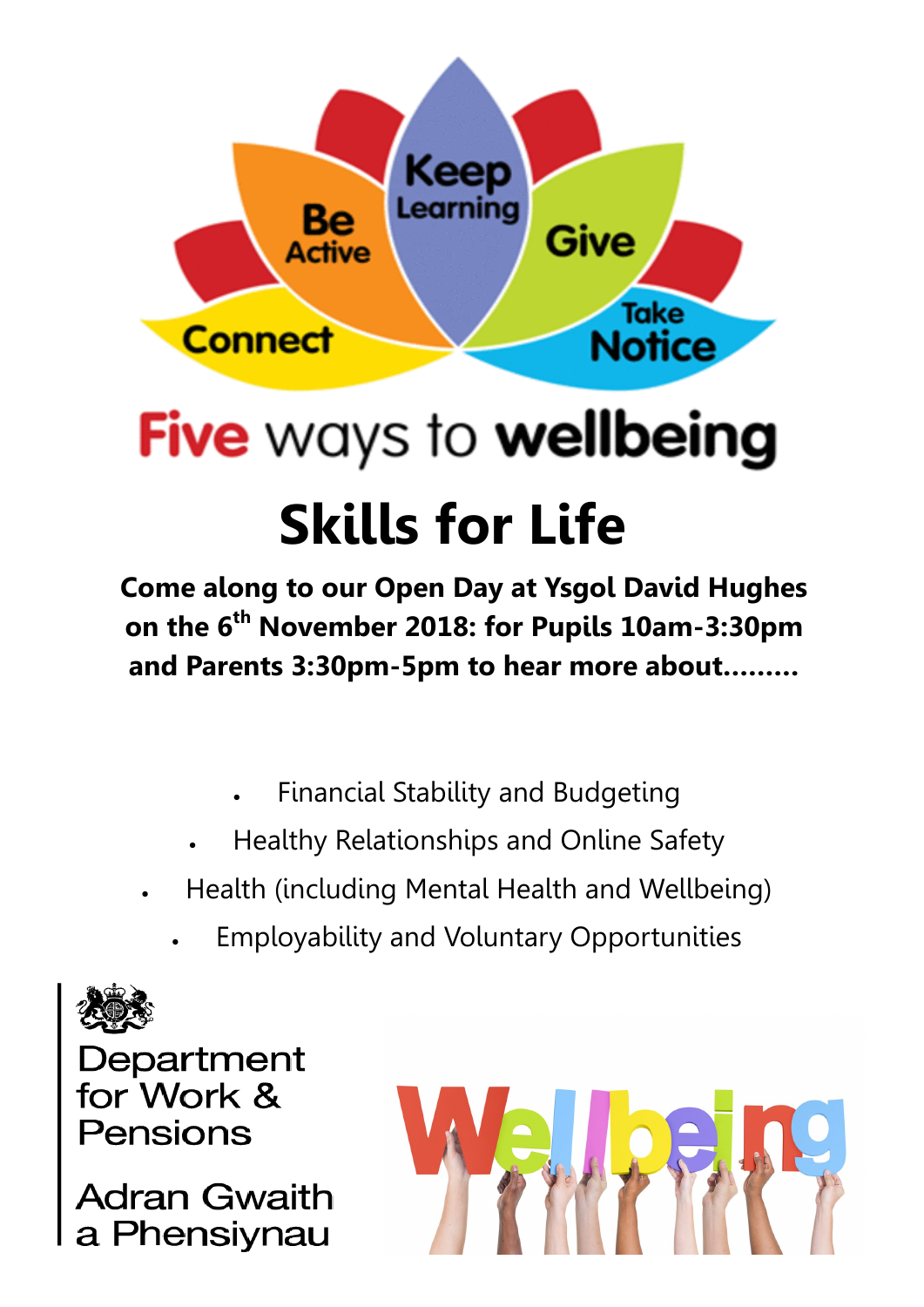## Skills for Life Workshops MAIN HALL Tuesday 06.11.18

Lesson 2 - Year 10 YMDR Lesson 3 - Year 10 ECHA Lesson 4 - Year 11 ECHA Lesson 5 - Year 11 YMDR Lesson 6 -YEARS 12 +13 PARENTS 3.30pm – 5.00pm

### PRESENT

#### **North Wales Police – Team ONYX**

North Wales Police will be providing advice and guidance on online safety, grooming, sexual exploitation, 'sexting' taking and sharing indecent images between people of the same ages and the legal consequences.

#### **ADTRAC**

ADTRAC provides 1-2-1 bespoke mentoring support to young people aged 16-24 years old to get back in to education, training or employment. Project mentors help participants overcome barriers; develop an action plan, access volunteering, and training and employment opportunities. ADTRAC promotes the 5 ways to wellbeing, providing support for low to moderate level mental health concerns such as low self-esteem, anxiety and depression.

#### **TRAC**

TRAC is a project that sits within the education department to support young people to engage with school and educational provision. This support is available to young people aged 11-16 years old.

#### **Youth Service and Duke of Edinburgh**

Youth Services will provide information on youth clubs and services in the local area. The Duke of Edinburgh Award is one of the world's leading youth achievement awards and has transformed the lives of millions of young people from all walks of life. From volunteering to physical activities, life skills to expeditions, achieving this award is a passport to a brighter future, valued by employers and universities.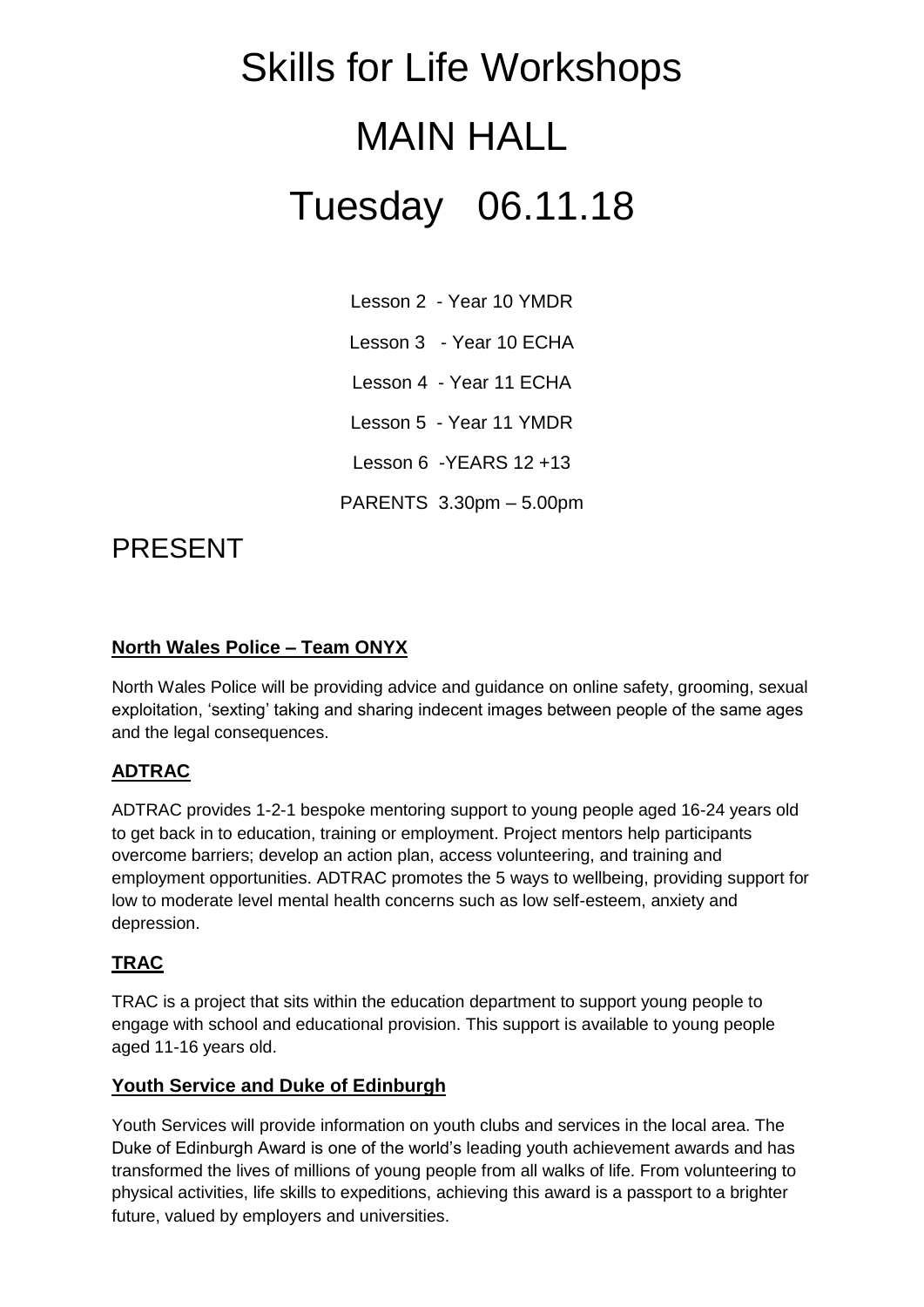#### **MPCT**

MPCT are dedicated to helping 16-23-year olds develop their fitness, get vocational qualifications and improve their employability skills through training and education.

#### **Big Ideas Wales**

We are here to support the next generation of young entrepreneurs in Wales! Be inspired by others, learn about business, develop your ideas and if it's something for you, we can help you take the first step to being your own boss!

#### **Oriel Ynys Môn**

Oriel Môn is a Heritage and Arts Centre which offers a wide range of creative and historical opportunities for the community and its young people. They are able to offer volunteering prospects, both front of house and behind the scenes, working with curators on the art and historical collections.

#### **Cyfle Cymru**

Cyfle Cymru is able to support individuals aged 16-24 years old who are not in education, employment or training and have difficulties with substance misuse and/or mental health. They offer mentoring support to help build confidence and provide support to access training, qualifications and work experience.

#### **Natwest**

Natwest are able to support young people by encouraging financial awareness and stability. They are also able to advise customers about online safety when using and/ or accessing accounts digitally.

#### **Môn CF**

Môn CF are able to work with young people who live on Anglesey, are not in education, training or full time employment. They are able to support with creating CV's, training opportunities, work placements and securing paid employment.

#### **Civil Service Local**

Civil Service Local are able to support young people with careers advice, employment within the Civil Service, CV writing and job applications.

#### **Careers Wales**

Careers Wales are able to support young people, raising awareness of learning opportunities and improving self-awareness, raising individual aspirations. They are able to increase access to, and completion of, learning and training leading in to employment.

#### **Jobcentre Plus**

The Department for Work and Pensions are able to offer support and advice on working with a Health Condition or Disability. They can provide information on Access to Work and Disability Confident so that young people know what support is available and their rights as an employee.